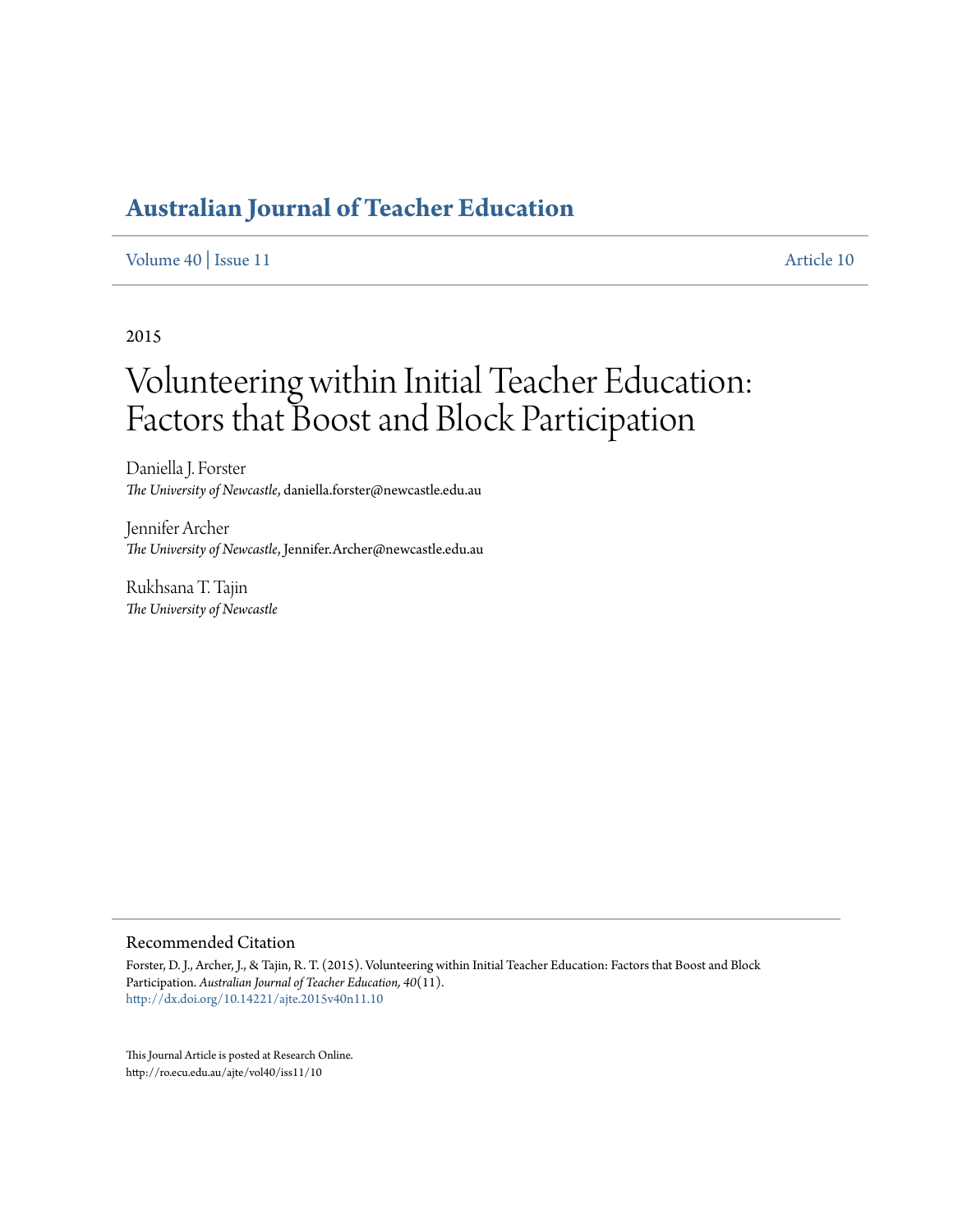## **Volunteering within Initial Teacher Education: Factors that Boost and Block Participation**

Daniella J. Forster Jennifer Archer Rukhsana T. Tajin University of Newcastle

*Abstract: Voluntary professional experience can be a powerful way for initial teacher education (ITE) students to develop an understanding of schools and their communities. Do ITE students make use of these opportunities? There is little Australian research that explores genuine volunteering that does not "require" students to engage with the community. We conducted an on-line survey with 141 ITE students who were eligible to participate in a volunteer program. What factors reduced volunteering and what factors enhanced it? The results showed that, while students value volunteering and can point to benefits that come from it, most are unable or unwilling to participate. What factors differentiate those students who do volunteer despite the demands of complex, busy lives?*

## **Introduction**

A powerful narrative in teacher education is to give pre-service teachers more time in the classroom. However, some have argued that it is wider community engagement, rather than time in classrooms, that enables pre-service teachers to work more effectively within the school communities in which their future working lives will be situated [\(Salter, Hill, Navin,](#page-15-0)  [& Knight, 2013\)](#page-15-0). Pre-service teachers are learning not only how to teach but also how to *be* teachers (Cornu & Ewing, 2008, cited in Salter et al., 2013).

There is limited evaluation of university-community engagement [\(Le Clus, 2012\)](#page-15-1) and a need for a more systematic consideration of the purpose, models, and impact of such engagement [\(Bernardo, Butcher, & Howard, 2012;](#page-14-0) [Caspersz, Olaru, & Smith, 2012\)](#page-14-1). Community engagement in higher education includes teaching and learning, partnerships with educational providers, and participation of tertiary students (Winter, Wiseman & Muirhead, 2008, cited in Bernardo et al., 2012), and is "framed by mutuality of outcomes, goals, trust and respect" (ibid, p.189). Professional experience programs within initial teacher education (ITE) are avenues for engagement between universities and community organisations, including schools and learning centres.

Australian researchers tend to focus on the value of service learning, particularly in professional or vocationally-oriented degrees [\(Carrington, 2008;](#page-14-2) [Chambers & Lavery, 2012;](#page-14-3) [Hackett, 2010;](#page-15-2) [Parker, 2009;](#page-15-3) [Pavitt, 2010\)](#page-15-4). Evidence suggests that community-based service learning can assist ITE students preparing for professional experience (Coffey & Lavery, 2015). The impact of service learning is well established in the American context given its capacity to blend academic outcomes with community service (Williams Howe, Coleman, Hamshaw & Westdijk, 2014). Case studies providing non-Western analyses of service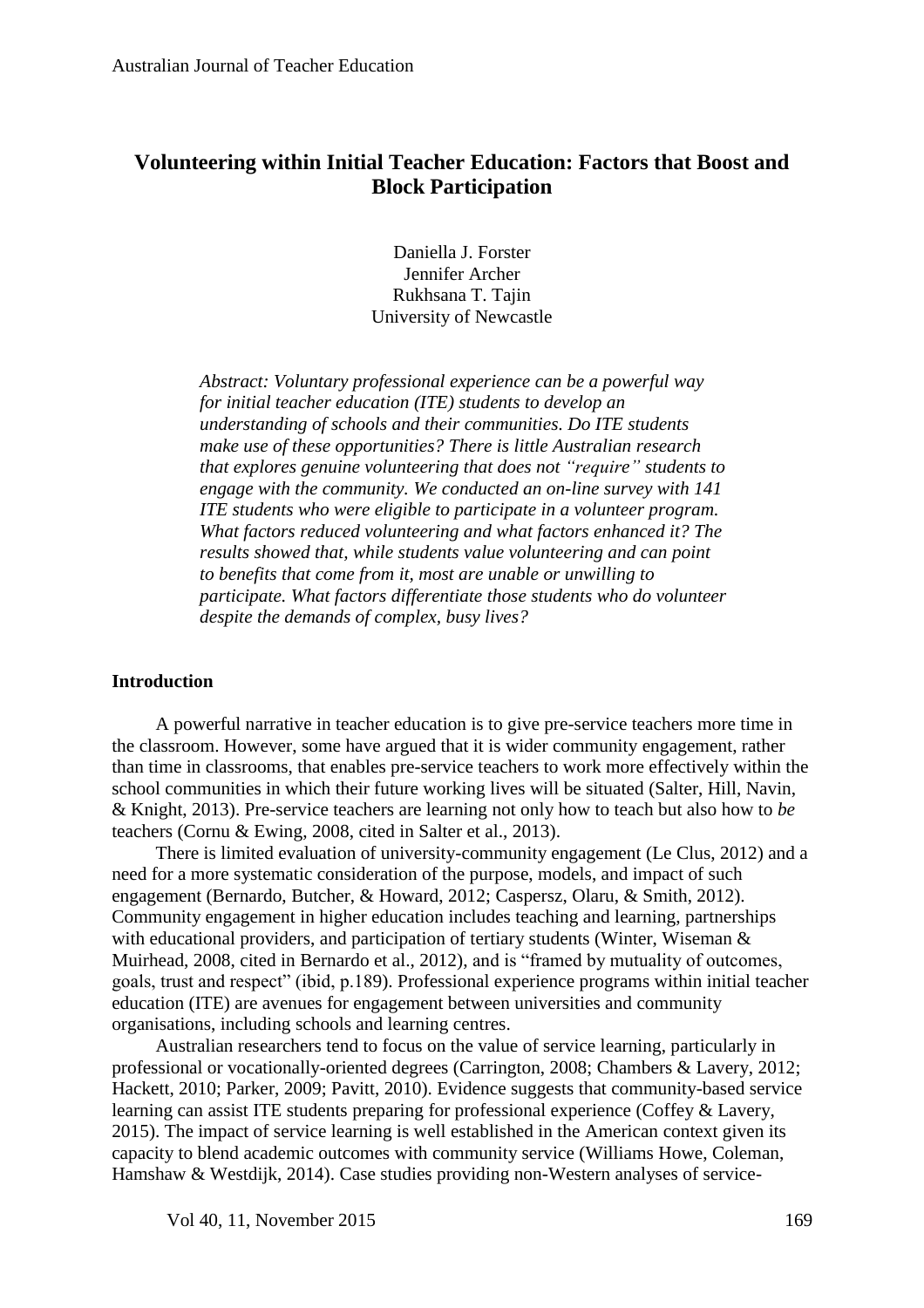learning also are emerging (Bernardo et al., 2012, Shalabi, 2013). However, there is little research analysing *voluntary* participation in community-generated, professional experience placements.

Service learning models require students to engage with the community and provide elective or core courses with academic credit towards the degree. As such, enrolled students have little choice but to get involved. But if academic credits, course requirements, and other incentives do *not* exist, what factors make pre-service teachers volunteer within their community? How might teacher educators promote and enhance voluntary participation?

Teach Outreach is based on a concept of mutual or reciprocal benefit, where ITE students volunteer in broad community-initiated educational placements as an addition to the professional experience component of their program. The number of students volunteering is predictably low even though the potential benefits are high. Given the value of volunteering, we conducted a research project to explore the factors that reduce and enhance participation in Teach Outreach. Our study was guided by the following questions:

- 1. How is *mutual benefit volunteering* understood by ITE students who have, or have not, taken part in it?
- 2. Is *mutual benefit volunteering* valued by ITE students?
- 3. What are the 'boosters' and 'blockers' for participation in *mutual benefit volunteering*?

To answer these questions we conducted a survey involving 141 teacher education students at the University of Newcastle. Some of the results surprised us. Factors we expected would block participation did not emerge as significant. In addition to quantitative data, we used thematic analyses of open-ended responses to deepen our understanding of blockers noted by potential volunteers.

The first part of our article reviews the literature on volunteering within ITE, with particular attention paid to the Australian context. We examine volunteering within universities and, perhaps unintentionally, how this volunteering can position students as a means to other ends. We then describe the Teach Outreach program, the study design, survey results, and finally discuss the implications for volunteering in ITE.

## **Literature Review: Stakeholders in Volunteering and Professional Experience in Initial Teacher Education**

Standard professional experience in early childhood, primary and secondary ITE occurs largely in school-based or centre-based settings. Pre-service teachers are assessed by their supervisors according to the Australian Professional Standards for Teaching (note relevant focus areas described in the Graduate Career Stage (AITSL, 2011)). These experiences are fundamental for professional accreditation. However, Salter, Hill, Navin and Knight argue that wider professional experiences "are crucial in developing future teachers who are cognisant of and engaged with the complexities of the communities in which they teach" (p.81, 2013), including engagement and reflection on professional practice, student diversity, and moral and social issues. Wider professional experience is valued in the majority of teacher education institutions. In addition, there should be 'purposeful frameworks of structured reflection' to enrich these experiences [\(Salter et al., 2013\)](#page-15-0).

Wider professional experiences include (but are not limited to) teaching experience in community settings, for example, tutoring in adult learning, migrant education, youth camps, sports coaching, museums, galleries, homework centres, disability services programs, and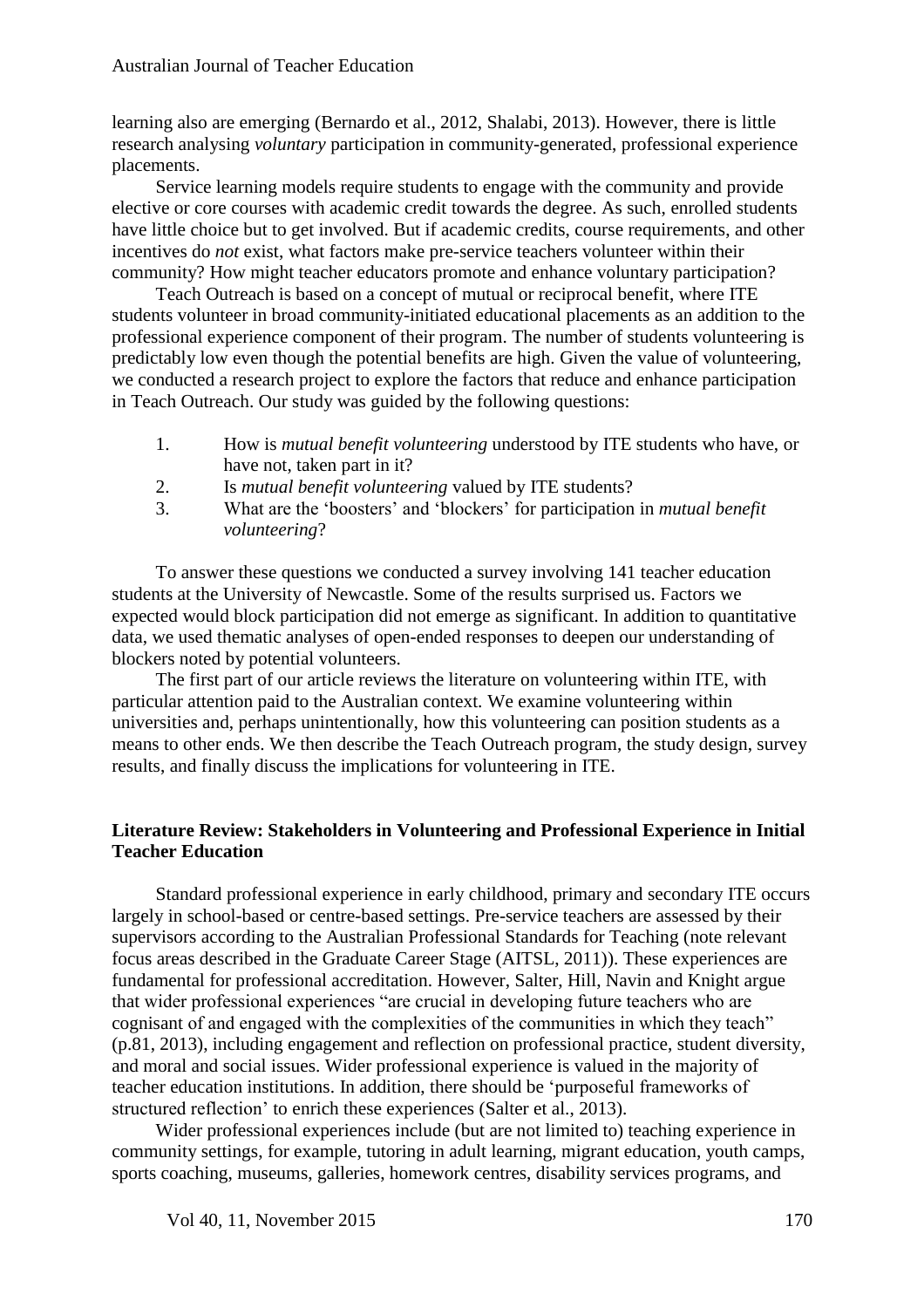working with students in schools. If Salter et al.'s (2013) arguments are justified, then there are good reasons to provide pre-service teachers with opportunities to engage with broadbased educational activities in a variety of communities. Traditional credited professional experience in pre-service teacher education could be broadened and enhanced by programs that go beyond classrooms.

Like credited professional experience, voluntary professional experience is complex, with a range of stakeholders involved. Volunteering itself is considered a valuable activity for multiple reasons from a variety of viewpoints including individuals, family groups, not-forprofit community groups, economists, psychologists, sociologists, health professionals, and government bodies. It can contribute to community building and social capital [\(Stukas, Daly,](#page-16-0)  [& Cowling, 2005\)](#page-16-0), although the factors explaining how it does so remain under-theorised [\(Stern & Fullerton, 2009\)](#page-16-1). It can be a pathway for the unemployed to develop skills for employment [\(DEC, 2012\)](#page-14-4). Voluntary action can support those in need of services, providing for marginalized social groups [\(Haski-Leventhal, Ronel, York, & Ben-David, 2008\)](#page-15-5). It can be individually satisfying, giving the volunteer a sense of personal meaning and enhanced health and wellbeing [\(Haski-Leventhal, 2009\)](#page-15-6). Further, it has been understood as a reaction to neoliberal urban politics [\(Rosol, 2012\)](#page-15-7).

It is insufficient to characterize volunteering from one of these perspectives alone. We point to the growing literature attempting to capture the complexity of voluntary behavior. Researchers are building 'hybrid' models to explain volunteering [\(Hustinx, Cnaan, & Handy,](#page-15-8)  [2010\)](#page-15-8), and conducting phenomenological work to gain holistic insights about volunteering [\(Yeung, 2004\)](#page-16-2). Measurement matrices have been postulated to account for its diversity and to broaden definitions of voluntary activity [\(Petriwskyj & Warburton, 2007\)](#page-15-9).

In higher education, community-university engagement is seen as a means to enhance the reputation of the institution as a responsible member of the local community. The QS Ranking Scale (Quacquarelli Symonds Limited, 2015) is commonly used by universities as a measure of international success in various fields. It includes a criterion for Social Responsibility that indicates 'Engagement with local communities.' University-funded community engagement tries to harness the energies of tertiary students [\(Esmond, 2000\)](#page-14-5). Volunteering students are told they can differentiate themselves from their peers by getting something 'extra' to add to their curriculum vitae. With these issues in mind, we raise questions about the purposes of voluntary, community-based professional experience for preservice teachers. What are the boosters and blockers of participation? Is it worth the effort?

Research indicates there are barriers to 'volunteerability' – people's capacity to take part in voluntary activities. These barriers include willingness, capability, and availability. Organisations can recruit more volunteers by improving accessibility, resources, networks, and cooperation [\(Haski-Leventhal, Meijs, & Hustnix, 2009\)](#page-15-10). The literature points to combinations of factors that predict low levels of volunteering. For example, a survey of young Australians revealed that youth, lower education level, and poor access to networking and mentoring were linked to a lower rate of engagement in social-cause services [\(Webber,](#page-16-3)  [2011\)](#page-16-3).

Wilson and Spoehr [\(2009\)](#page-16-4) pointed to age, class, ethnicity, and gender as factors impacting on civic participation and volunteerism. There is a relationship between location and civic participation, with residents of wealthier suburbs more likely to be older and to volunteer for organizations than resident of poorer suburbs. Residents of lower income towns are more likely to have undertaken neighbourly activities such as lending goods or providing child care rather than volunteering in a more formal sense (Wilson & Spoer, 2009).

In other studies, volunteers cited health and time commitments as factors affecting volunteering [\(Wolcott, Ingwersen, Weston, & Tzaros, 2008\)](#page-16-5). Demands by employers and caring responsibilities can reduce volunteering, as revealed by Volunteering Australia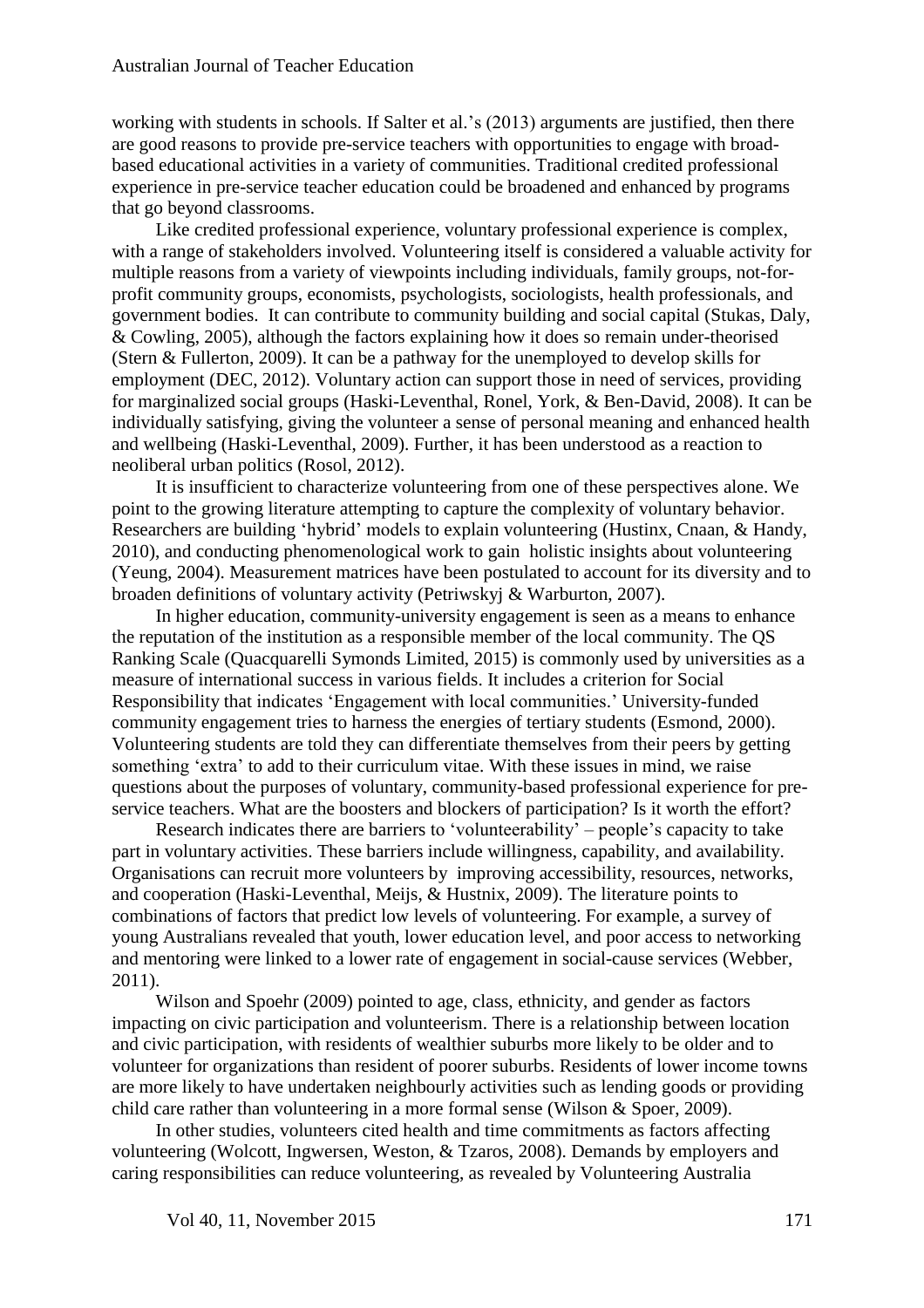[\(Mitchell, 2006\)](#page-15-11). On the other hand, intrinsic rewards, altruism, a sense of community, along with the development of skills for future work were identified as motivating factors for volunteers in emergency services [\(Wallace & Baxter-Tomkins, 2006\)](#page-16-6).

Professional experience in ITE can serve a range of purposes – economic, social, moral, and educational. It has been argued that the profession requires critical, intelligent practice that accommodates contextual and individual differences and enables ITE students to become good teachers in the fullest sense of the term [\(Connell, 2009;](#page-14-6) [Mockler, 2013\)](#page-15-12). Participation in voluntary community-based educational activities can complement the aims of ITE. Teach Outreach is a sustainable university-based program of voluntary participation. It is flexible, cost-effective, and responsive to the needs of both ITE students and community groups, but it is not without its limitations.

#### **The Teach Outreach Program**

Teach Outreach provides a brokerage for community groups to gather volunteers for projects of an educational kind from the teacher education student population across three NSW areas: the Central Coast, greater Newcastle, and Taree/Port Macquarie. Since its inception in 2009, Teach Outreach has been steadily growing. So far, the program has involved approximately 1000 teacher education students who have volunteered with hundreds of community organisations and schools for an unknown number of student recipients. Each year up to 200 ITE students from undergraduate and post-graduate degrees in Early Childhood, Primary, and Secondary teacher education programs participate. Of eligible ITE students, averaging 4000 each year, up to 4.95% volunteer with Teach Outreach.

Teach Outreach seeks and accepts opportunities from the local community. The volunteers are not remunerated financially either in terms of the costs of travel or time. Participation in Teach Outreach must involve the volunteer in some aspect of the professional role of teaching. The volunteering opportunity is formalised in the sense that it occurs in a supervised public space, at an arranged time, and in an agreement with the coordinator of the activity. Pre-service teachers must demonstrate that they undertook the activity, using a signed Completion form from their supervisor. Organisations that approach Teach Outreach for volunteers are required to provide support for pre-service teacher volunteers to help them develop their confidence in professional skills and dispositions for teaching.

At any time Teach Outreach has between 60 – 80 community partners, most of whom return each year and others who join Teach Outreach for the first time. Annually, they request support for over 100 different types of activities with positions available for over 850 volunteers. Most community partners are from the government school sector (over 60% on average), but each year, approximately 15% not-for-profit organisations are involved. Some community partners request volunteers for more than one activity. On average, about 70% of volunteer opportunities are for primary aged children, 23% for secondary school children, and 5% for early childhood age groups, with adult learning (for example, teaching refugees conversational English) a marginal 2%. The educational communities have many unmet requests for assistance. Approximately 30% of advertised volunteering opportunities are taken up each year, sometimes a single ITE student takes more than one opportunity.

Activities available to Teach Outreach volunteers must meet criteria that include the provision of a supportive, safe, supervised environment in which educationally valuable activities take place. These activities are approved on the basis of their expected benefit for extending the professional learning of volunteers, and their low level of risk. The nature of these activities varies enormously. For example, ITE teachers can help in homework clubs, for not-for-profit groups and in libraries on a regular and extended basis, and for sports clubs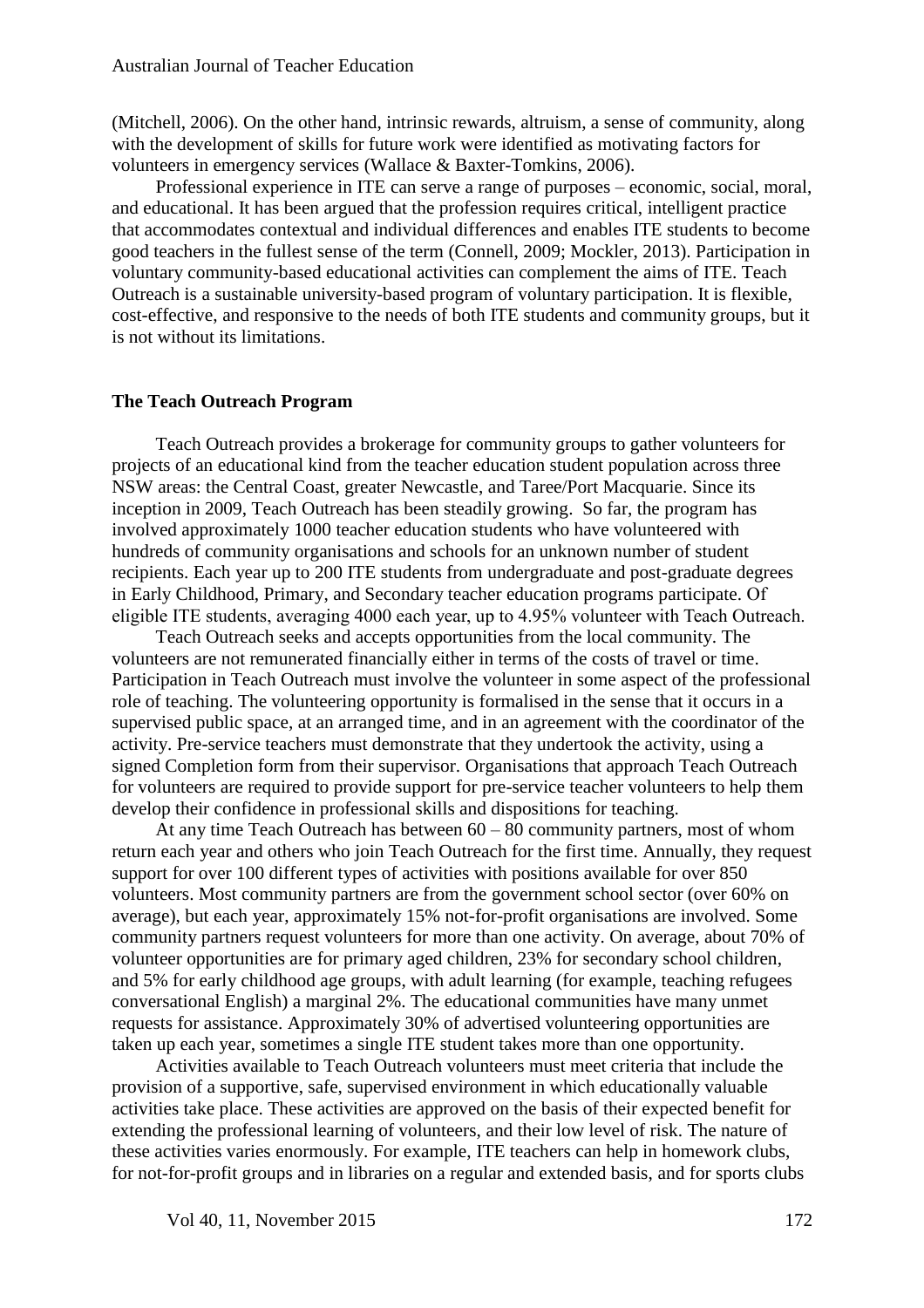#### Australian Journal of Teacher Education

and schools. Activities include athletics carnivals, Aboriginal and Torres Strait Islander cultural activities, adjudicating debates, literacy and numeracy support, geography, history or science excursions or projects, leading small group work for disadvantaged children, homework support for the children of non-English speaking refugees, or adolescents who need a mentor and role model, specialized assistance in mathematics, English and senior sciences, creative play with clay, textiles and drama, or providing one-on-one support for children and adolescents with special needs.

The Teach Outreach program differs from service learning [\(Caspersz et al., 2012\)](#page-14-1) and narrowly-defined work-integrated learning [\(Rowe, Winchester-Seeto, & Mackaway, 2012\)](#page-15-13) because the volunteers' experience is parallel to, rather than embedded in, their formal program. The experience is not connected to assessment tasks that give credit in ITE and is entirely optional.

#### **Research Aims**

The purpose of the study was to explore why students participated, or did not participate, in Teach Outreach. We assumed that factors limiting free time and personal resources would reduce volunteering. For example, students who act as carers for others might be expected to have lower participation rates than those who were not carers. What were the experiences of students who did volunteer for Teach Outreach? For students who did not volunteer, what reasons did they give for not volunteering? What factors might enhance their likelihood of volunteering?

Human Research Ethics approval was granted under HREC number: H-2012-0313. Participants were recruited through a Teach Outreach mailing list with an email explaining the purpose of the research and that participation is voluntary. An Information Statement was provided via the Blackboard site for Teach Outreach, with a link also available in the invitation email. The anonymous survey was conducted on-line using Survey Monkey. The survey was constructed specifically for this investigation. However, survey items drew on similar surveys conducted into volunteering.

#### **Method**

#### **Participants**

Participants were 141students enrolled in secondary, primary, or early childhood initial teacher education programs and a small number of postgraduate programs. The response rate represented approximately 3.5% of a total eligible student population of 4044.

The sample was predominantly female (115; 81.6%). Of the 141 participants, 39.0% were aged between 18 and 23; 18.4% aged between 24 and 28; 9.2% aged between 29 and 33; 12.8% aged between 34 and 38; and 20.6% aged 39 or older. Two participants identified as Aboriginal or Torres Strait Islander.

Of the participants, 70 (49.6%) were preparing to teach in primary schools (or in both primary schools and early childhood settings), 44 (31.2%) were preparing to teach in secondary schools, 2 (1.4%) were preparing to teach in early childhood settings, 16 (11.3%) were in Masters programs that were not preparing initial teachers (for example, the Masters of Leadership and Management), and 9 (6.4%) did not respond to the question.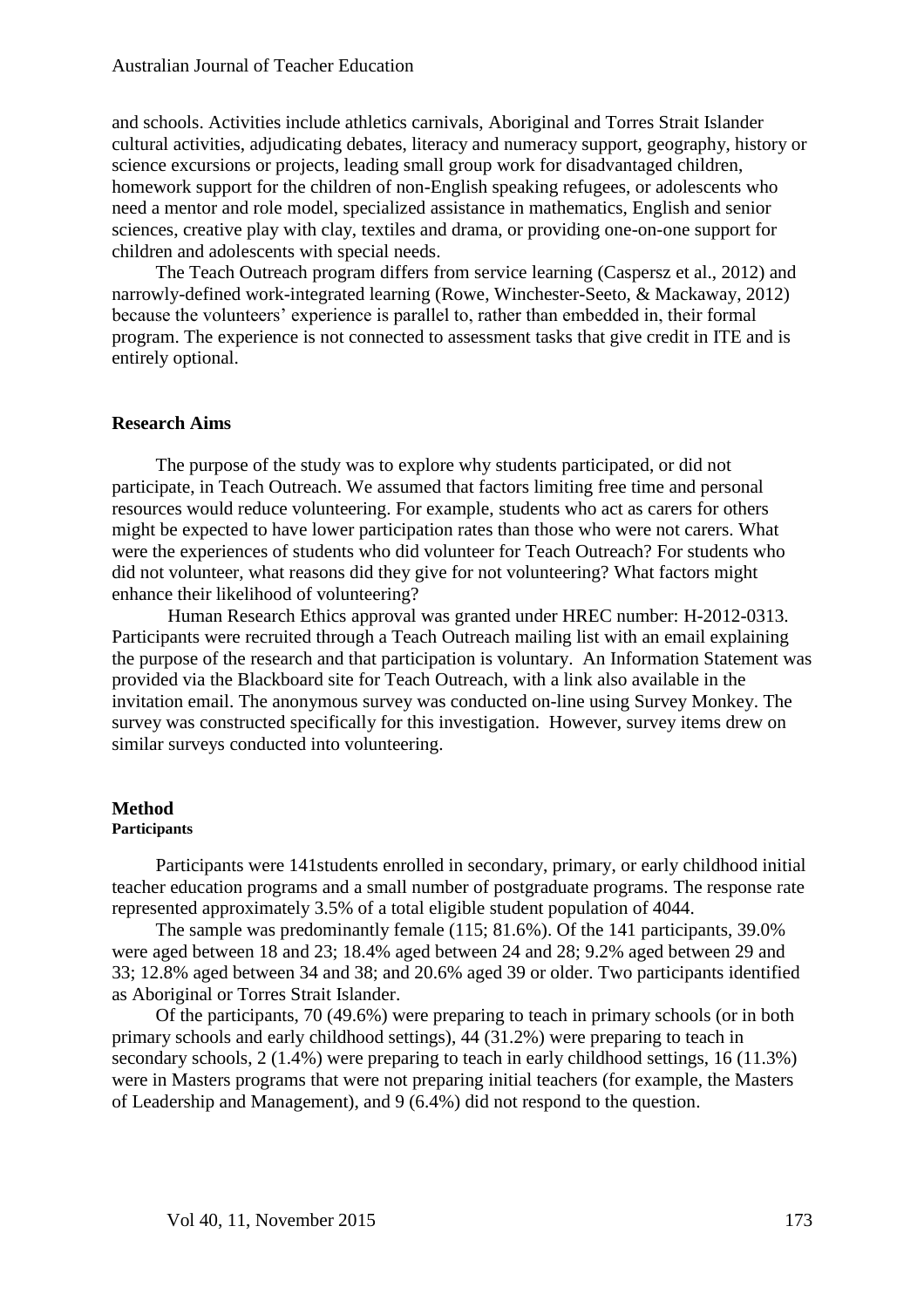#### **Data Collection**

#### *On-line survey - quantitative questions*

In addition to demographic data, participants responded to nine questions that had quantifiable responses.

Question 1 asked if participants had volunteered for Teach Outreach (response option of yes or no). Question 2 asked if participants had volunteered in areas other than Teach Outreach (response option of yes or no). Question 3 asked if participants had carer responsibilities (for example, caring for children or parents) (response option of yes or no). Question 4 asked how often participants worried about living expenses (for example, food, electricity) (response options of rarely, sometimes, often, and constantly). Question 5 asked how often participants worried about education expenses (for example, textbooks and transport) (response options of rarely, sometimes, often, and constantly). Question 6 asked if participants were the first in their family to attend university (response option of yes or no). Question 7 asked if participants were full time or part time students (response option of full time or part time). Question 8 asked if participants were satisfied with their program (response option of yes or no). Question 9 asked how many hours per week participants were in paid employment (participants entered hours of paid employment).

#### *On-line Survey - Qualitative Questions*

Participants responded to six open-ended questions.

Question 1 asked participants who volunteered for Teach Outreach to describe their volunteer activity and whether or not they enjoyed it. Question 2 asked participants who volunteered in activities outside Teach Outreach to describe their volunteer activity and whether or not they enjoyed it. Question 3 asked participants to explain what the term *mutual benefit volunteering* meant to them. Question 4 asked participants to indicate what factors would enable them to participate more in volunteer opportunities (for example, more free time, better transport, different types of volunteer activities). Question 5 asked participants to indicate what factors would help them to maintain a longer term commitment to volunteering while they were at university. Question 6 asked participants to indicate what factors prevented or limited their volunteering (for example, caring for others, work commitments, bad experiences with volunteering).

#### **Data Analysis**

#### *Chi-square Analyses*

The analyses of the quantitative data used the Chi-square statistic. This statistic analyses the frequencies of nominal data (such as yes/no responses). It compares observed frequencies and expected frequencies. We used this approach because most of our data were nominal. We followed standard procedure to investigate significant results in a Chi-square. The standardised residuals in each cell were inspected to look for the greatest discrepancies between observed frequencies and expected frequencies. For example, with a yes/no response, the "expected" frequencies would be equal numbers of yes responses and no responses. This expected response is compared with "actual" responses where there may be more yes responses or more no responses. Some Chi squares were not computed because of small or no frequencies in some of the cells. The numbers in each analysis varied depending on the number of participants who responded to both questions.

Vol 40, 11, November 2015 174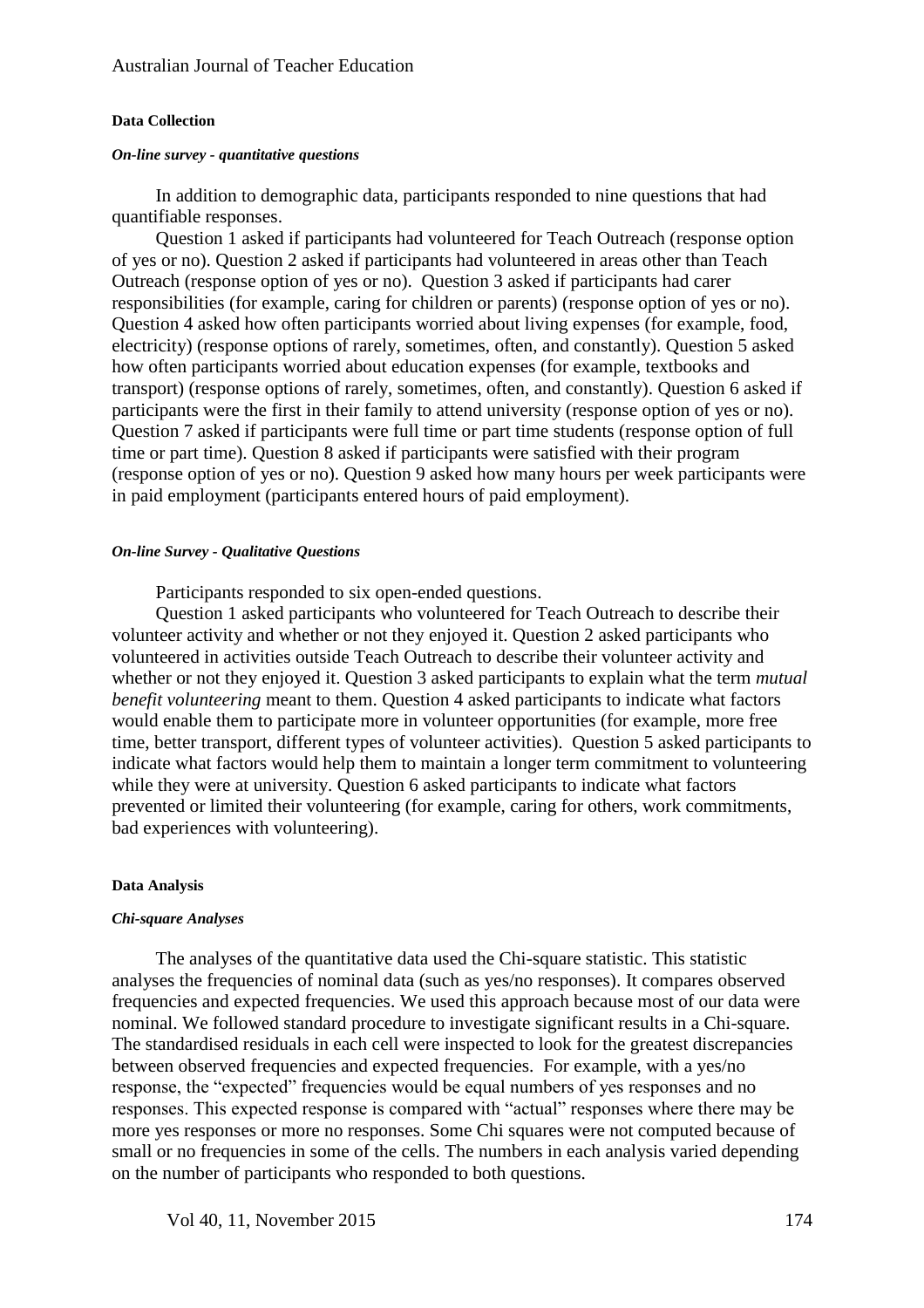We expected there would be fewer participants with carer responsibilities volunteering in Teach Outreach and we expected that participants who worried a lot about their living expenses would do less volunteering. We were interested to find out if participants who did not volunteer with Teach Outreach volunteered in other ways.

## *Analysis of Open-ended Questions*

Qualitative data were gathered from open-ended responses to questions that were provided in the previous section. To enhance reliability, interpretations of responses were conducted independently by two people. Comments were coded by recurrent themes (using NVivo). These included the three factors initially suggested in the survey: time, transport, and diversity of volunteer opportunities. In addition, new themes emerged during analyses which are elaborated in the Results section.

## **Results: Quantitative Data**

The seven questions we analysed were *carer responsibilities*, *full time or part time status*, *first in family, satisfaction with program, hours per week in paid employment*, *worry about living expenses,* and *worry about education expenses*. We conducted the Chi-squares using the following questions: *volunteering/not volunteering for Teach Outreach* and *volunteering/not volunteering in areas outside Teach Outreach*. The results are presented in Table 1.

The only statistically significant result was for the question "Are you a full time or part time student?" ( $X^2 = 4.20$ , p. <.05). The standardised residual for the cell of part time students not participating in Teach Outreach (n=22) was -1.5 while the standardised residual for the cell of part time students participating in Teach Outreach  $(n=5)$  was 1.10. The residuals for the last two cells (full time students who participated in Teach Outreach [n=39] and full time students who did not participate in Teach Outreach [n=59]) were less than 1.0. The cell with the greatest discrepancy between the expected frequency and the actual frequency was part time students participating in Teach Outreach. That is, fewer part time students than full time students participated in Teach Outreach.

| <b>Item</b>                | <b>Response</b><br>categories<br>$(nr = no$<br>response) | <b>Percentage</b><br>in each<br>category | Teach<br>Outreach/no<br>Teach<br><b>Outreach</b> | Volunteering/<br>no volunteering |
|----------------------------|----------------------------------------------------------|------------------------------------------|--------------------------------------------------|----------------------------------|
|                            |                                                          |                                          | Chi-square<br>$X^2$                              | Chi-square<br>$X^2$              |
| <b>Carer</b>               | Yes                                                      | 37.6%                                    | 0.36                                             | 0.05                             |
| responsibilities           | N <sub>0</sub>                                           | 57.4%                                    | ns                                               | ns                               |
|                            | nr                                                       | 5.0%                                     |                                                  |                                  |
| <b>First in Family</b>     | Yes                                                      | 48.2%                                    | 0.66                                             | 0.20                             |
|                            | N <sub>o</sub>                                           | 48.2%                                    | <sub>ns</sub>                                    | ns                               |
|                            | nr                                                       | 3.5%                                     |                                                  |                                  |
| <b>Full time/Part time</b> | Full time                                                | 76.6%                                    | 4.20                                             | 0.35                             |
| status                     | Part time                                                | 20.6%                                    | p < 0.05                                         | ns                               |
|                            | nr                                                       | 2.8%                                     |                                                  |                                  |
| <b>Satisfaction with</b>   | Yes                                                      | 80.9%                                    | 0.04                                             | 1.98                             |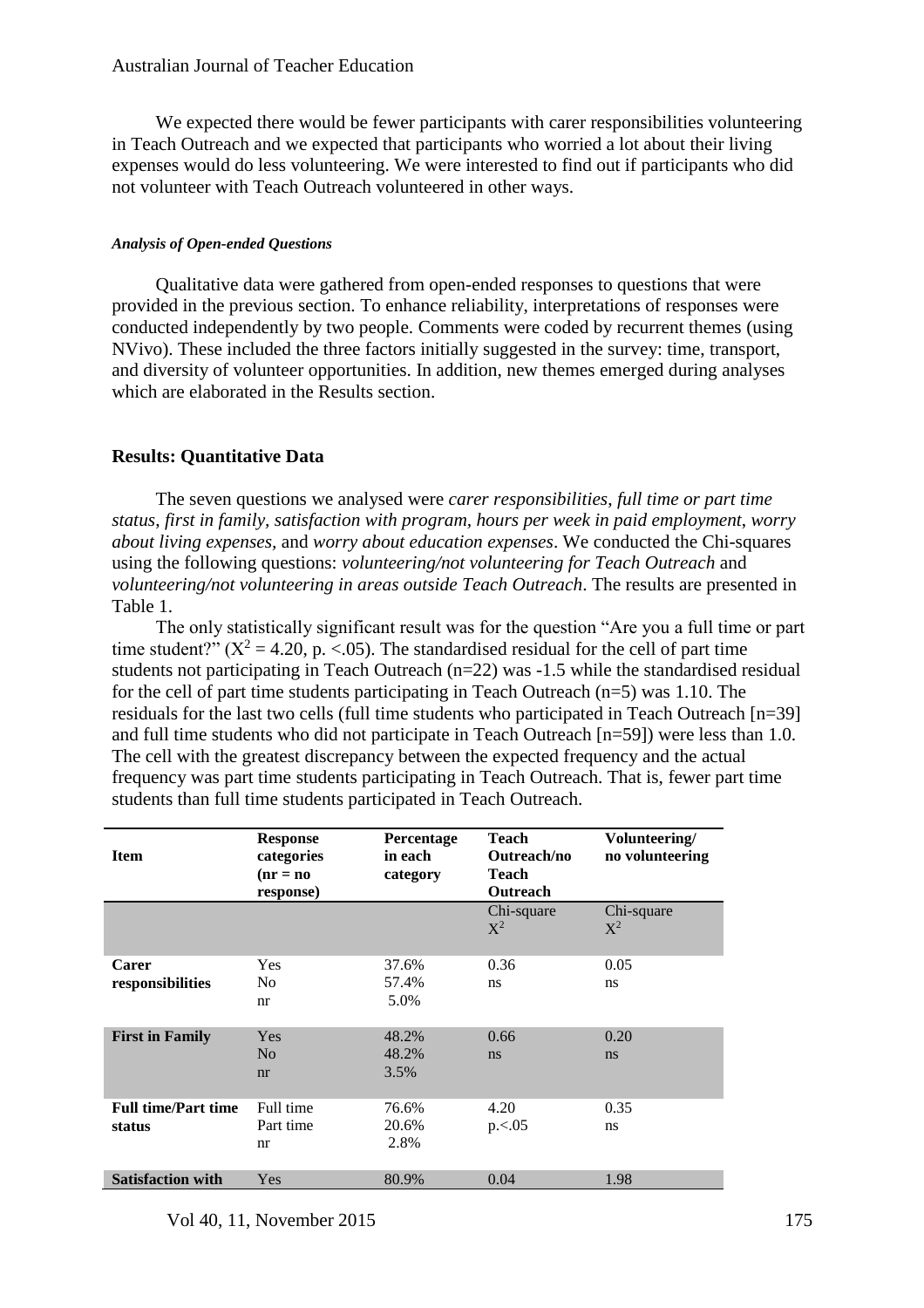| 7.8%<br>nr<br>5 hours or fewer<br>Hours in paid<br>42.6%<br>2.59<br>no Chi Square<br>computed **<br>6 to 34 hours<br>employment per<br>46.1%<br>ns<br>7.8%<br>35 hours or more<br>week<br>nr<br>3.5%<br>18.4%<br>Rarely<br>2.79<br>no Chi Square<br>Worry about living<br>**<br>Sometimes<br>30.5%<br>computed<br>ns<br>expenses<br>Often<br>29.8%<br>17.7%<br>Constantly<br>3.5%<br>nr<br>29.1%<br>3.56<br>No Chi Square<br>Rarely<br>Worry about<br>computed **<br>Sometimes<br>32.6%<br>education expenses<br>ns<br>Often<br>19.1%<br>16.3%<br>Constantly<br>2.8%<br>nr | program | N <sub>o</sub> | 11.3% | ns | ns |
|----------------------------------------------------------------------------------------------------------------------------------------------------------------------------------------------------------------------------------------------------------------------------------------------------------------------------------------------------------------------------------------------------------------------------------------------------------------------------------------------------------------------------------------------------------------------------|---------|----------------|-------|----|----|
|                                                                                                                                                                                                                                                                                                                                                                                                                                                                                                                                                                            |         |                |       |    |    |
|                                                                                                                                                                                                                                                                                                                                                                                                                                                                                                                                                                            |         |                |       |    |    |
|                                                                                                                                                                                                                                                                                                                                                                                                                                                                                                                                                                            |         |                |       |    |    |
|                                                                                                                                                                                                                                                                                                                                                                                                                                                                                                                                                                            |         |                |       |    |    |
|                                                                                                                                                                                                                                                                                                                                                                                                                                                                                                                                                                            |         |                |       |    |    |
|                                                                                                                                                                                                                                                                                                                                                                                                                                                                                                                                                                            |         |                |       |    |    |
|                                                                                                                                                                                                                                                                                                                                                                                                                                                                                                                                                                            |         |                |       |    |    |
|                                                                                                                                                                                                                                                                                                                                                                                                                                                                                                                                                                            |         |                |       |    |    |
|                                                                                                                                                                                                                                                                                                                                                                                                                                                                                                                                                                            |         |                |       |    |    |
|                                                                                                                                                                                                                                                                                                                                                                                                                                                                                                                                                                            |         |                |       |    |    |
|                                                                                                                                                                                                                                                                                                                                                                                                                                                                                                                                                                            |         |                |       |    |    |
|                                                                                                                                                                                                                                                                                                                                                                                                                                                                                                                                                                            |         |                |       |    |    |
|                                                                                                                                                                                                                                                                                                                                                                                                                                                                                                                                                                            |         |                |       |    |    |
|                                                                                                                                                                                                                                                                                                                                                                                                                                                                                                                                                                            |         |                |       |    |    |
|                                                                                                                                                                                                                                                                                                                                                                                                                                                                                                                                                                            |         |                |       |    |    |
|                                                                                                                                                                                                                                                                                                                                                                                                                                                                                                                                                                            |         |                |       |    |    |
|                                                                                                                                                                                                                                                                                                                                                                                                                                                                                                                                                                            |         |                |       |    |    |
|                                                                                                                                                                                                                                                                                                                                                                                                                                                                                                                                                                            |         |                |       |    |    |

\*\* Chi-square not computed because of small or no frequencies in some cells

**Table 1: Chi-square analyses by** *Teach Outreach* **and** *Volunteering outside Teach Outreach* **(ns = non significant result)**

To summarise the results, there was no difference between participants who volunteered for Teach Outreach and those who did not on six of the seven questions. The one significant finding was that there were fewer part time students than full time students volunteering for Teach Outreach. There was no difference between participants who reported volunteering outside Teach Outreach and those who did not on the four questions analysed.

We expected there might be more primary ITE students volunteering in Teach Outreach than high school ITE students because more Teach Outreach activities are situated in primary schools. To check this, we conducted a Chi-square comparing volunteering for "primary" participants (n=70) and "high school" (n=44) participants. There was no difference in the extent of volunteering between these two groups.

These results reported in Table 1 were somewhat unexpected. For example, we had expected that participants working in paid jobs for long hours would be less likely to volunteer for Teach Outreach. Similarly, students who were worried about living expenses might be expected to take on additional paid work rather than volunteer. These findings did not emerge. We then examined the open-ended responses in the survey to look for factors that may explain why some students volunteered for Teach Outreach while others do not.

## **Results: Qualitative Data**

During analysis of the qualitative data, the three factors initially suggested as 'blockers' to volunteering (time, transport, and diversity of volunteer opportunities) were extended to include another eight 'blocker' factors which are discussed below, as well as 'boosters' such as flexibility, opportunity to take the initiative, significant community connection, personal rewards, and shared stories. It was also important to clarify participants' understanding of *mutual benefit volunteering* to ascertain their expectations of the program. Several themes emerged about participants' perceptions of mutual benefit.

Some quotes from the surveys are included to give a sense of participants' responses. The quotes are categorized three ways: whether the participant was a Teach Outreach

Vol 40, 11, November 2015 176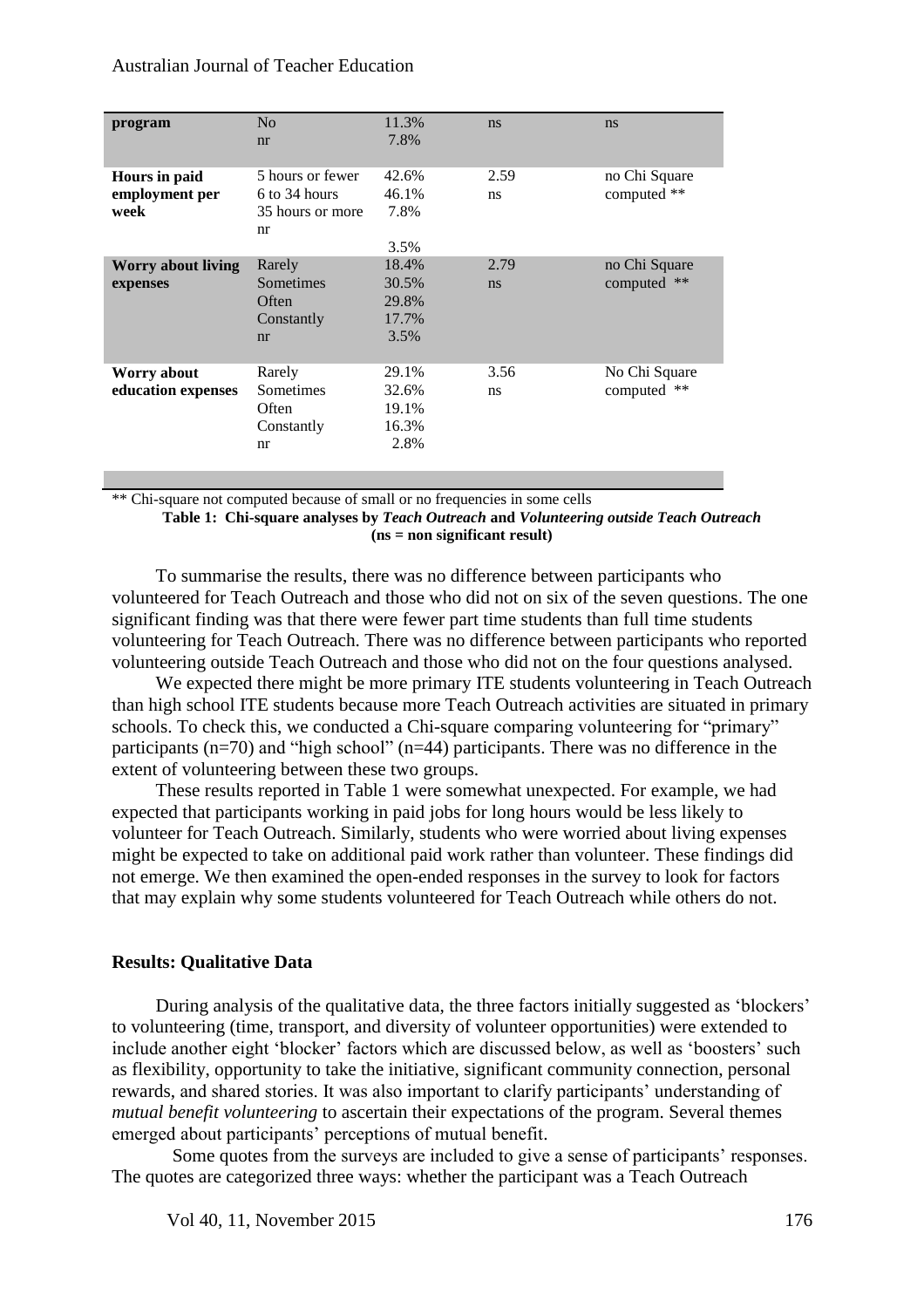volunteer (T-O yes) or a Teach Outreach non-volunteer (T-O no), male or female, in a primary program or in a secondary program. Each quote comes from a separate participant, that is, no participant has more than one quote included in this article.

### **Understanding Mutual Benefit Volunteering**

Participants responded to the question: *What does mutual benefit volunteering mean to you?* There was an 85.6% response rate.

Participant comments reflected two broad categories of 'benefit,' the personal and the public. Public benefits included enhancing learning for students and providing teaching staff with support. Often these benefits were recognized simultaneously. A number of subcategories of personal benefits emerged: tangible benefits (for example, additions to one's CV and professional network connections), performance (for example, skills and knowledge), and affective benefits (for example, confidence and satisfaction). When asked the meaning of mutual benefit volunteering, participants explained the concept of giving (for example, time) to others in order to receive personal benefits. Participants valued the opportunity to relate their university studies to the real world, to put theory into practice. Some examples of responses are provided here.

*The student supplies their time and skills to those in need of them, at the same time growing in both mastery and confidence due to the practical application of both.* (T-O no, male, secondary)

Responses indicate that ITE teachers identify a variety of benefits from the program. Participants also referred to the acknowledgement of volunteering on their resume.

Pre-service teachers note that their services are valued by the community:

*Win- Win - Win. Schools benefit by extra hands on deck, students benefit by extra adults committed to their learning, volunteer benefits by exposure to more classroom experience, increase observational opportunities of cooperating teachers and recognition for contribution.* (T-O yes, female, secondary)

Participants hope to provide the community (often school children) with something of value to them, at the same time recognising that giving this activity was itself personally rewarding. This fits with the work on altruism (Piliavin et al., 1990).

*Giving something back to the community which helps not only them, but you feel a sense of satisfaction within yourself.* (T-O no, female, secondary)

More complex interpretations of the mutual benefit relationship were those citing various stakeholders, the form of benefit received by them, and the nature of volunteering itself. A Teach Outreach volunteer describes her experience:

*I am gaining the support and experience from the school to become a better teacher and help put the skills and knowledge learnt at uni into practice, and the school is gaining extra support to help children reach desired outcomes.* (T-O yes, female, primary)

A non-volunteer explains that:

Vol 40, 11, November 2015 177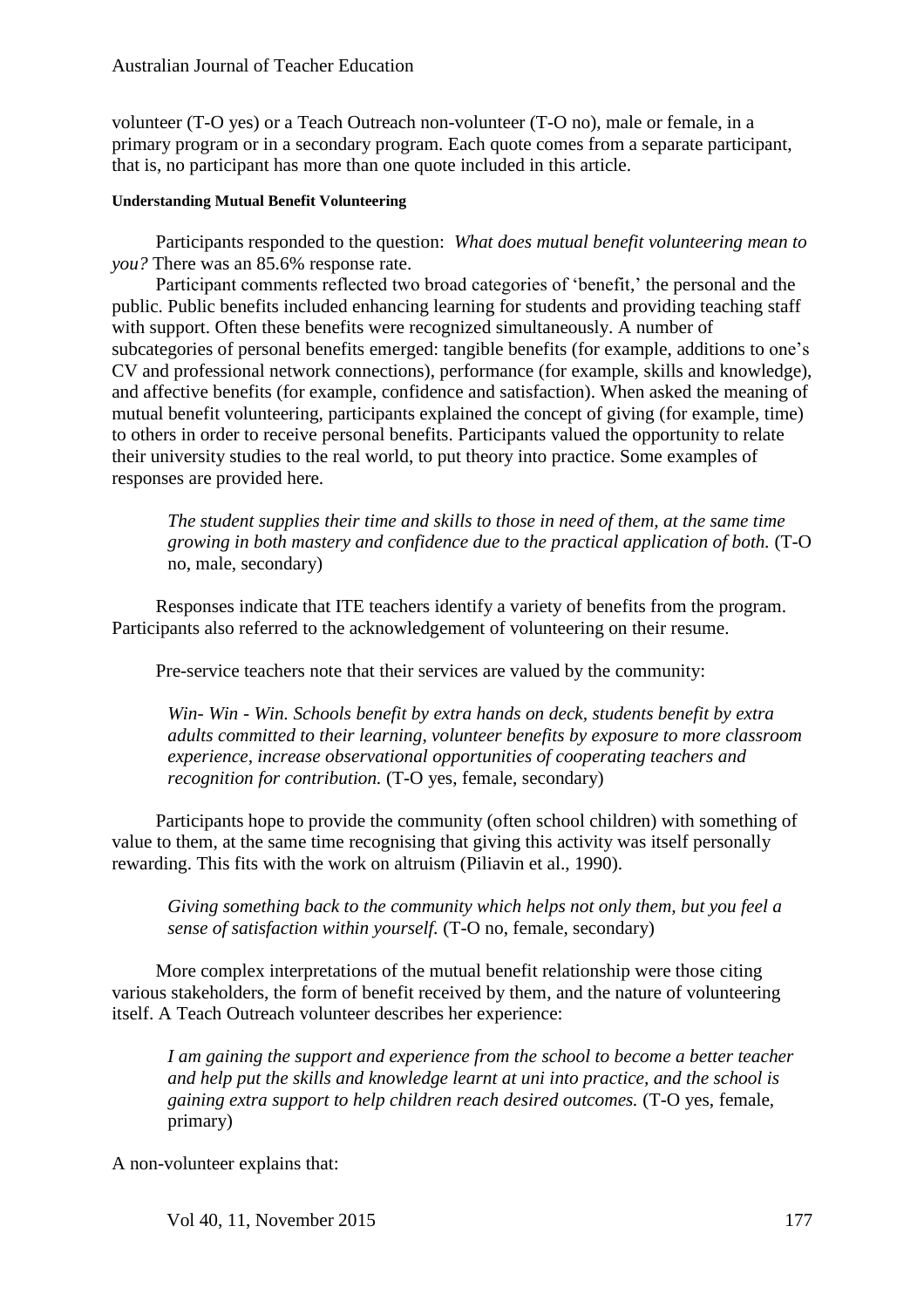*Mutual benefit volunteering would be the articulated measure of benefit acknowledged by both parties. The client or beneficiary receives time devoted by the volunteer to attend a task or activity that will assist the beneficiary and the volunteer learns valuable skills in empathy, communication, and furthermore learns the importance of non-judgemental support. It demonstrates that volunteering is not altruistic but a shared experience.* (T-O no, female, secondary)

Participants indicated that they valued the networks and connections. Organisations were benefiting from trialling a potential new employer, in one participant's words, "*a possible new employee*." Participants showed that they understood that while they gained, they also were providing something to the community, for example, "*fresh ideas*" and "*enthusiasm*" and enabling cost-effective learning support.

In sum, the concept of mutual benefit volunteering is understood by most participants, although there was a minority for whom the concept was confusing. Pre-service teachers do not need to take part in Teach Outreach to understand the potential benefits of volunteering. An awareness of the ways the program may make them feel rewarded (make a contribution, enhance theory-practice understanding, gain confidence, make connections with potential employers, and boost CVs) does not appear to be the catalyst for participation in Teach Outreach. The next section clarifies participants' perceptions about what reduces voluntary participation.

#### **Blockers to Participation**

Participants responded to the question: "What factors prevent or limit your participation in Teach Outreach?" That was a 78.0% response rate.

We collated 11 types of blockers and allocated them to themes: *limitations*; *expectations*; and *other*. The majority of blockers could be described as a perceived insufficiency, deficit, or lack of some kind. Blockers included the following: lack of free time; lack of online access to course material/lectures; insufficient high school/early childhood opportunities; and problems with transport availability or cost. Participants also noted unmet expectations, for example, expectations about the convenience of the opportunity's location, duration, or timing. Participants considered the impact of volunteering on their employment. They prioritized study, work, or family commitments. They considered potential problems with short term or one-off opportunities. They did not want to go through the administrative procedures to arrange a Teach Outreach placement. They expected financial benefits from participating and they expected formal (degree) credit.

There were also participants who described personal stress or unique circumstances (the "other" category). Time constraints are a major obstacle. Finding the right match in a volunteering opportunity also appears to be crucial, both in terms of location and focus.

Whether participants volunteered for Teach Outreach or not, the most prevalent blockers were on-going commitments: responsibilities as a carer and other family commitments, study, and work commitments. These were usually cited as a deficit in time. Transport limitations were often cited, particularly the lack of convenient or direct public transport. The main blockers were study and work commitments.

In other cases, the blocker may not be overwhelming, but the potential volunteer has an expectation about what involvement ought to bring him or her. The blocker works in conjunction with a sense of entitlement to a benefit (such as credit within the ITE program). Participants' major blockers are day-to-day pressures: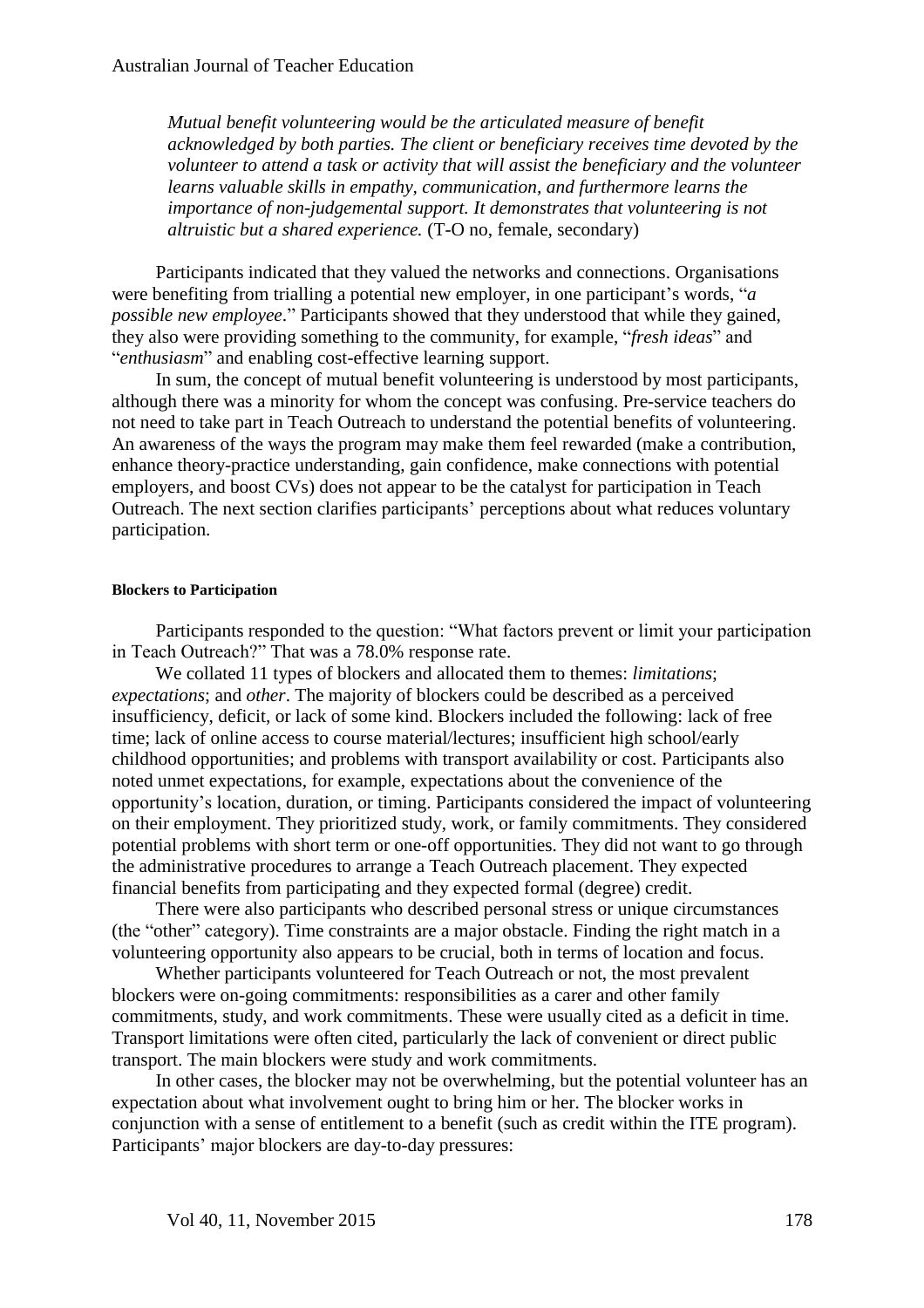*When School is on, Uni is on. There is not much you can do when you have compulsory lectures and tutorials to attend which clash with the times offered through Teach Outreach. I have to work when I'm not at uni or doing assignments.* (T-O no, female, primary)

*I'm so flat out trying to complete my studies. I barely get time to get changed out of my pajamas some days! After my thesis is submitted though, I will consider doing some volunteering, as I will have a lot more spare time on my hands.* (T-O no, female, secondary)

*Transport and university hours. I have not been able to limit my hours down to allow for more volunteering.* (T-O yes, female, primary)

*I have little free time, what free time I have is allocated to caring and what other time I have I am pressured to work for a living. Under severe financial pressure to support myself without government benefits and with life commitments which require greater time, I'm unable to justify spending my time in this way at this time. I feel concerned that I've had to develop this mindset, and I am a bit embarrassed to say that I don't really want to work for free. I guess, the benefits I most need from situations are financial and allow me greater freedom. The idea that I could use it to develop skills and strategies hasn't really been at the forefront of my mind.* (T-O no, female, secondary)

Whether they volunteered or no, participants pointed to the juggling act among studying, working, and family. They were concerned about burning out, feeling they were over-assessed in courses, concerns about cost of living, and about the risks of letting down a community partner when the strain becomes too much to continue. There was frustration that these and related circumstances, such as university timetabling, prevent involvement in Teach Outreach. In the following example, there also is guilt about not volunteering:

*Teach Outreach volunteering, although a positive system, actually added to the pressure of university for me. Because I wasn't volunteering due to other commitments and juggling work and study, I felt guilty about not volunteering - and I had a weekly email to remind me just how incompetent I was (because I was not pushing myself to volunteer in my already full schedule). Just like the modern 'super mom' I felt the pressure to be a 'super student teacher' because of the ever-present existence of Teach Outreach. … [It would help] If courses were designed to fall on two days only (long days are preferred to four or five days of spread out courses)…*  [and if] hours of volunteering fall in the afternoon/evening. (T-O no, female, secondary)

These responses are insights into the pressures on pre-service teachers. There is frustration about feeling overloaded but this does not diminish their recognition that volunteering is worthwhile.

#### **Boosters to Volunteer Participation**

In this section, we examined participants' responses to two questions: *What factors might enable you to participate more in volunteer opportunities? What factors would help*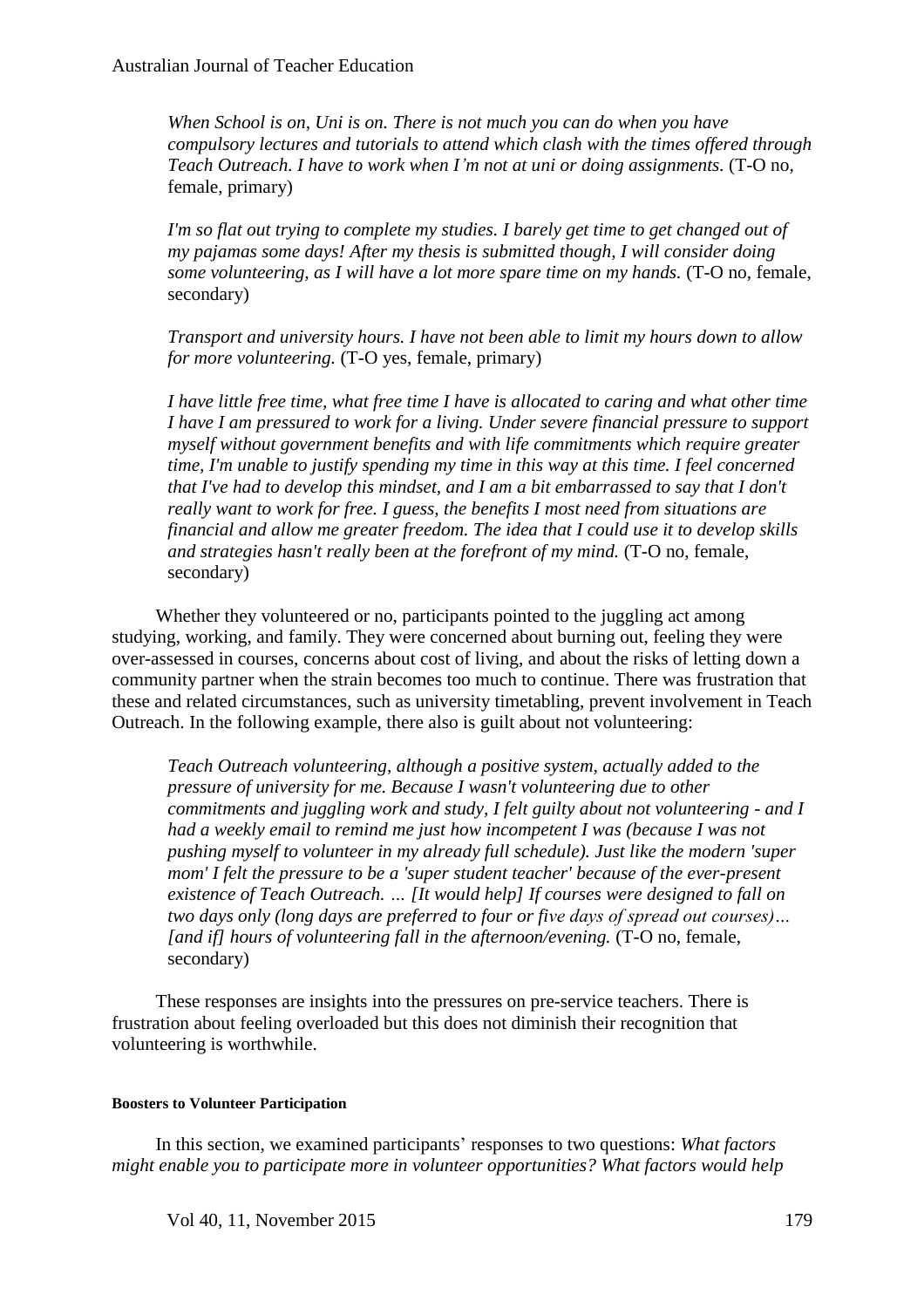*you to maintain a longer term commitment to volunteering whilst you are a student at university?* The response rate for the first question was 78.7% and for the second question was 67.4%. The lower response rate for the second question probably could be attributed to similarity between the two questions.

Factors such as improved employment prospects, the enjoyment and challenge of hands-on experience, and flexible, convenient arrangements boosted participation in Teach Outreach. Volunteers and non-volunteers wrote about the way they expect it to help them to "understand the inner workings of a school" and "better prepare myself for my practicals." Those who had volunteered wrote about their contribution to the community, to their own learning, and pleasure in becoming a teacher.

*There are many Teach Outreach opportunities for a variety of volunteering experiences and for varying lengths of time and often with flexibility. It is fantastic not being compulsory as you can do it when it suits you, and those of us who were planning on volunteering before we found out about it get a bit of a "reward" with the certificate at the end, as opposed to people doing it and getting recognition for something they wouldn't enjoy doing… I have done a variety of things such as reading groups, individual reading and learning to read with intellectual disabilities, lunch time duty, cooking with intellectual disabilities and there are other experiences lined up for this semester including swimming.* (T-O yes, female, primary)

Some volunteers felt they had become a significant part of the community.

*I have already made a commitment to one school for two years now. I was invited to take part in the school photographs this year. I have become known in the school community to staff, students and parents… Volunteering is part of our Australian culture. It is nice to know that there are some things that cannot be measured in dollar terms. It has been beneficial to me as I had my first experience in a classroom while on Teach Outreach. It would be nice if this experience can be recognised more than just a certificate issued by the University.*  $(T-O$  yes, male, primary)<sup>1</sup>

Participants were asked what might increase rates of volunteering in Teach Outreach. Some wanted to hear more personal stories of volunteering, suggesting that this would "*make it real."* Others indicated that longer days at university would free up other days for volunteering. Others wanted financial incentives such as greater resources allocated to Teach Outreach for use by volunteers. A few suggested granting credit for particular components of ITE programs. Similarly, others suggested it should be a compulsory part of the program.

In sum, participants indicated there should be more material incentives to mitigate the burdens of volunteering or there should be changes to the structure of ITE programs. On the other hand, some participants wrote that there was a special commitment required for volunteering, that making Teach Outreach a compulsory component of the degree "*would attract the wrong crowd*." This indicates the perception that those who take up volunteering are more motivated and more dedicated to teaching than other students. However, our data show that there are pre-service teachers who describe themselves as dedicated and hardworking but unable to volunteer despite a strong desire to do so.

Further research using interviews could explore in more detail individual differences in choices, goals, circumstances, and motivation to take up voluntary professional experiences.

 $\overline{\phantom{a}}$ 

<sup>1</sup> Authors' Note: Teach Outreach participants receive an annual certificate and formal recognition of involvement on their AHEGS (Australian Higher Education Graduate Statement) on graduation, and a single student may also be nominated annually to receive the University's Margaret Jurd Award for exceptional Community Service.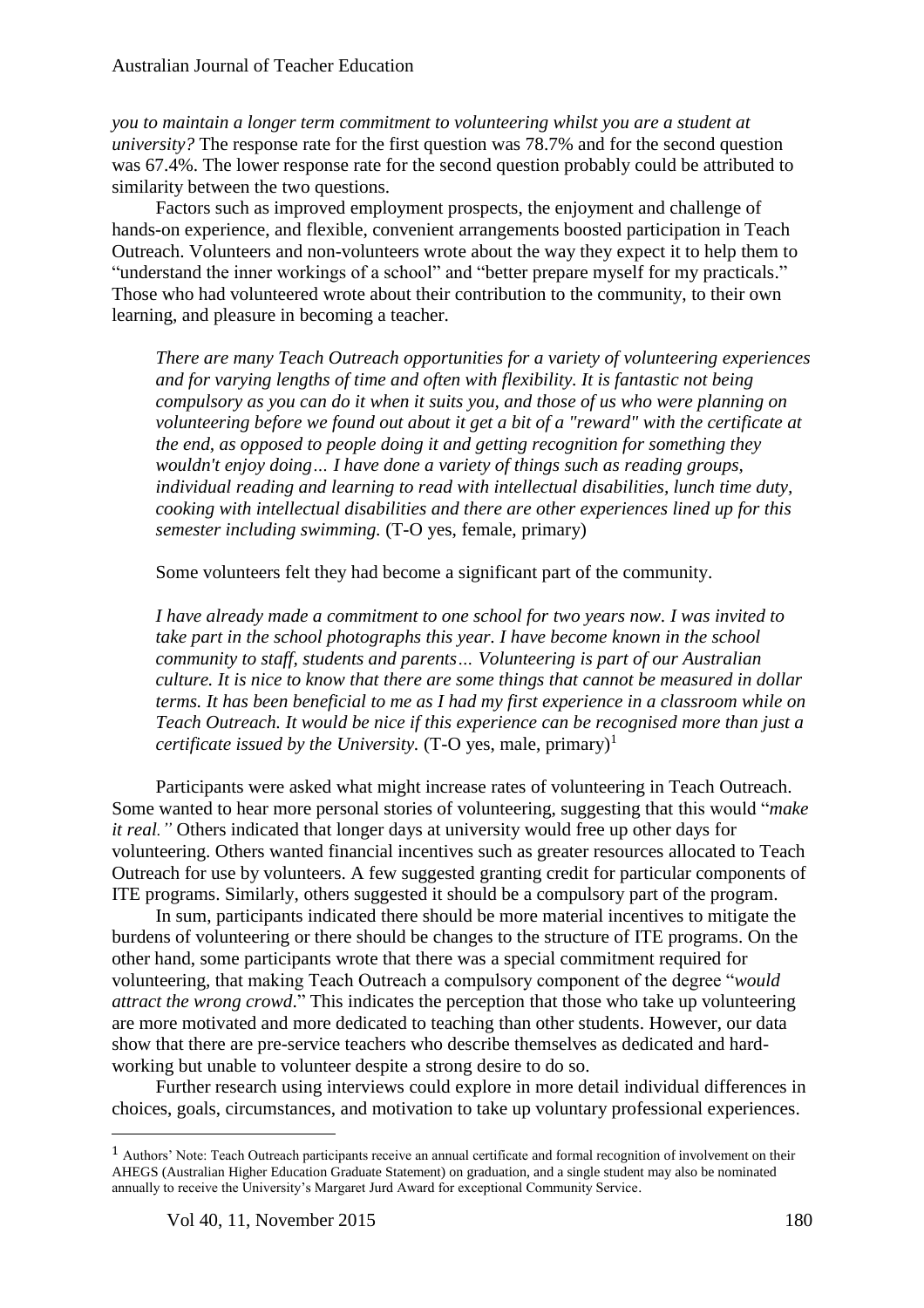#### **Conclusion**

The Teach Outreach concept hinges on the idea of individual choice. There are many factors that prevent volunteering. This study explored the nature of blockers and boosters to volunteering. The expected differences between volunteers and non-volunteers did not emerge in the quantitative analyses: survey participants who did not volunteer did not have greater carer responsibilities; they were not first in family to go to university (a quasimeasure of SES); they were not financially insecure in terms of living expenses or educational expenses (quasi-measures of SES); they were not working long hours in paid employment; and they were not dissatisfied with their ITE program. One significant finding was that part-time students were less likely to volunteer for Teach Outreach than full-time students.

The qualitative analyses pointed to factors that affect volunteering. The main reason for not volunteering was lack of time because of university, work, or family commitments. This finding supports previous research (Mitchell, 2006). However, many participants who did not volunteer for Teach Outreach indicated that they did volunteer in other ways. There were only 24 participants out of a total of 141 who indicated that they did no form of volunteering. As such, we cannot conclude that university students are not altruistic. Individual differences in personal dispositions, social networks, interests, or family history of volunteering are factors that warrant further investigation in our understanding of who volunteers and who does not.

Of the 44 participants who volunteered for Teach Outreach, 30 of them (68%) also indicated that they volunteered outside Teach Outreach. This is a notable percentage. These participants appear predisposed to volunteering even with demanding lives that one might expect would act as a barrier to volunteering. Perhaps they grew up in households where volunteering was the norm. Perhaps they are well organised people who accomplish a lot in a day. Future studies should examine the behaviour and attitudes of students who volunteer even though they have complex, demanding lives. The role altruism plays in voluntary behaviour cannot be underestimated [\(Piliavin & Charng, 1990\)](#page-15-14).

The concept of reciprocal benefit used in Teach Outreach assumes an economic investment model. Participants are expected to gain skills and training which enhance their human capital (Hustnix et al., 2010). Benefits include greater confidence, practice with teaching skills, and access to new networks. Professional experience is seen as a way to address the theory-practice divide (Southgate et al., 2014). Participants who had volunteered with Teach Outreach indicated that they benefited from their experience.

Whilst there is no financial remuneration for volunteers, or cost for registering a request for volunteers, Teach Outreach is not a zero cost program even if it is inexpensive. The University shoulders the costs of brokering the partnerships. This includes costs of program evaluation, consultation, risk management, administration, promotion, recruitment, and the provision of materials such as a virtual environment providing spaces to link community partners with potential volunteers. Low levels of volunteering in Teach Outreach initially prompted our investigation. One of the University's goals is a high level of community engagement and it wants to generate local goodwill with the success of Teach Outreach. The desire to be seen as good community members impels similar ventures by other Australian universities.

Our study considered the multiple meanings and value of a type of voluntary professional experience based in the idea of reciprocal benefit. This type of volunteering challenges the notion of giving without expecting something in return, an attitude traditionally valued in volunteering. We found that participants understood the potential benefits of Teach Outreach, but the majority wanted material benefits to mitigate what they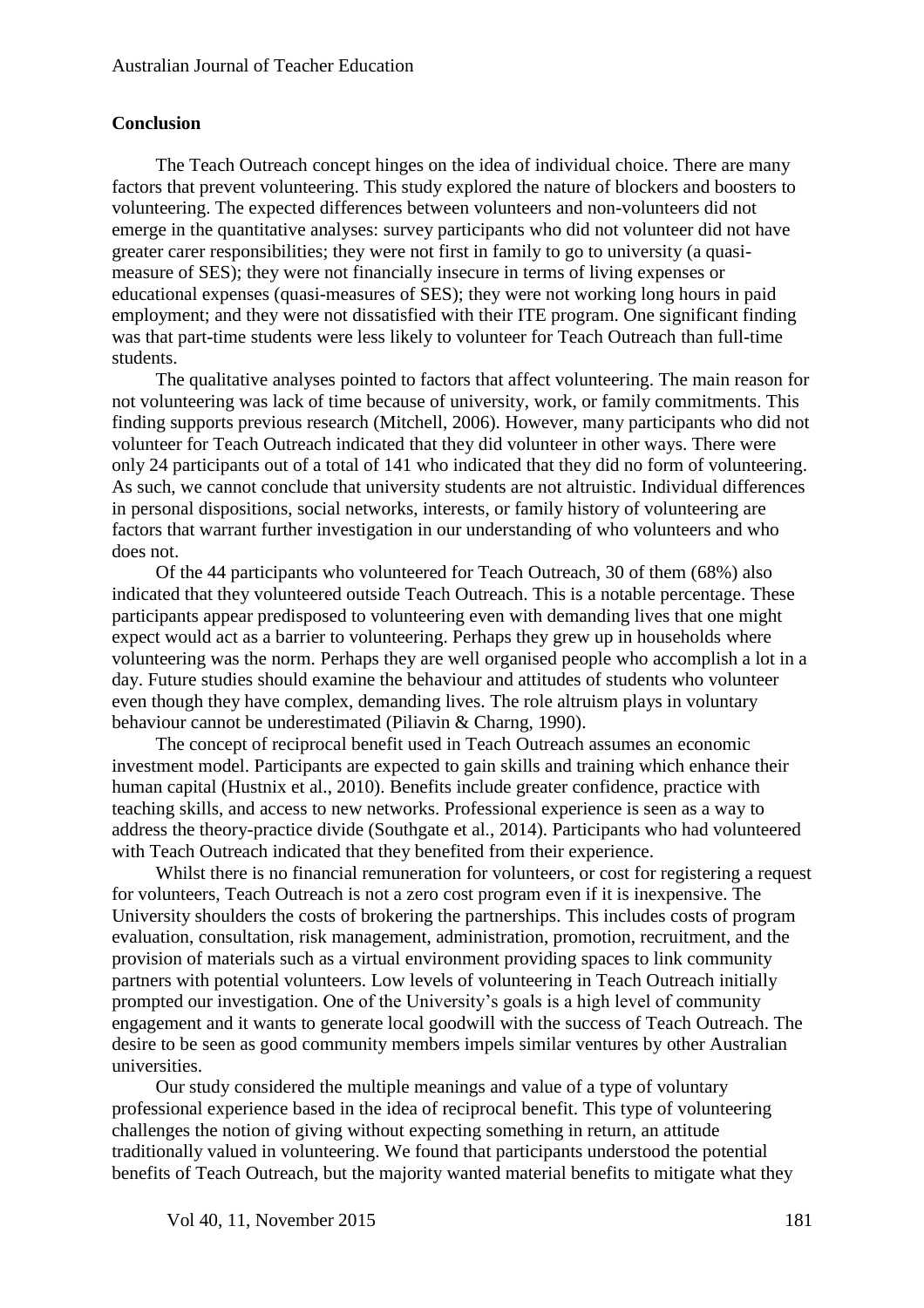saw as the cost to their time and effort. Of those who volunteer with Teach Outreach, once commitments are formed between volunteer and community, most volunteers are proud of their contribution and are keen to sustain participation over time.

In our view, the goal of teacher education should not be to create 'carbon copies' of best practice [\(Mockler, 2013, p.45\)](#page-15-12). Rather, teacher education should help pre-service teachers to contribute intelligently to what it means to be a good teacher in particular contexts and for particular students (Connell, 2009). Students in ITE programs can be part of engagement activities that universities offer to their communities (Bernado et al., 2012). Improving student participation in community volunteer experiences is important because universities have untapped volunteering potential (Esmond, 2000).

A well-structured volunteer program can make a difference to local communities and to students' own learning (Williams Howe, 2014). Some discourses position pre-service teachers in unexpected ways, for example, as a means to enhance the reputation of the university as a responsible member of the community. A small number of pre-service teachers volunteer in Teach Outreach in spite of already complex and busy lives. Many others do not volunteer even though they have a commitment to teaching and a belief in the value of the Teach Outreach program.

## **References**

- Australian Institute for Teaching and School Leadership AITSL (2011) *The Australian Professional Standards for Teachers*. Accessed 22/10/15 from [http://www.aitsl.edu.au/docs/default-source/apst](http://www.aitsl.edu.au/docs/default-source/apst-resources/teaching_teachers_for_the_future_-_graduate_teacher_standards_-_ict_statements.pdf)[resources/teaching\\_teachers\\_for\\_the\\_future\\_-\\_graduate\\_teacher\\_standards\\_-](http://www.aitsl.edu.au/docs/default-source/apst-resources/teaching_teachers_for_the_future_-_graduate_teacher_standards_-_ict_statements.pdf) [\\_ict\\_statements.pdf](http://www.aitsl.edu.au/docs/default-source/apst-resources/teaching_teachers_for_the_future_-_graduate_teacher_standards_-_ict_statements.pdf)
- <span id="page-14-0"></span>Bernardo, M. A. C., Butcher, J., & Howard, P. (2012). An international comparison of community engagement in higher education. *International Journal of Educational Development, 32*, 187-192.<http://dx.doi.org/10.1016/j.ijedudev.2011.04.008>
- <span id="page-14-2"></span>Carrington, S. S., Beth. (2008). Service-learning informing the development of an inclusive ethical framework for beginning teachers. *Teaching and Teacher Education, 24*, 795– 806. <http://dx.doi.org/10.1016/j.tate.2007.09.006>
- <span id="page-14-1"></span>Caspersz, D., Olaru, D., & Smith, L. (2012). Striving for definitional dlarity: What is service learning? *Australasian Journal of University-Community Engagement, 7*(1), 1-20.
- <span id="page-14-3"></span>Chambers, D. J., & Lavery, S. (2012). Service-learning: A valuable component of pre-service teacher education. *Australian Journal of Teacher Education, 37*(4). <http://dx.doi.org/10.14221/ajte.2012v37n4.2>
- <span id="page-14-6"></span>Coffey, A., & Lavery, S. (2015). Service-learning: A Valuable Means of Preparing Preservice Teachers for a Teaching Practicum.. *Australian Journal of Teacher Education, 40*(7).

<http://dx.doi.org/10.14221/ajte.2015v40n7.7>

- Connell, R. (2009). Good teachers on dangerous ground: towards a new view of teacher quality and professionalism. *Critical Studies in Education, 50*(5), 213-229. <http://dx.doi.org/10.1080/17508480902998421>
- <span id="page-14-4"></span>DEC. (2012). *Evaluation of initiatives in the NSW volunteering strategy* Sydney: Office of Communities Retrieved from [http://www.volunteering.nsw.gov.au/documents/23672909/23725145/Volunteer%20Str](http://www.volunteering.nsw.gov.au/documents/23672909/23725145/Volunteer%20Strategy%202012_Final.pdf) [ategy%202012\\_Final.pdf.](http://www.volunteering.nsw.gov.au/documents/23672909/23725145/Volunteer%20Strategy%202012_Final.pdf)
- <span id="page-14-5"></span>Esmond, J. (2000). The untapped potential of Australian university students. *Australian Journal on Volunteering, 5*(2), 3-9.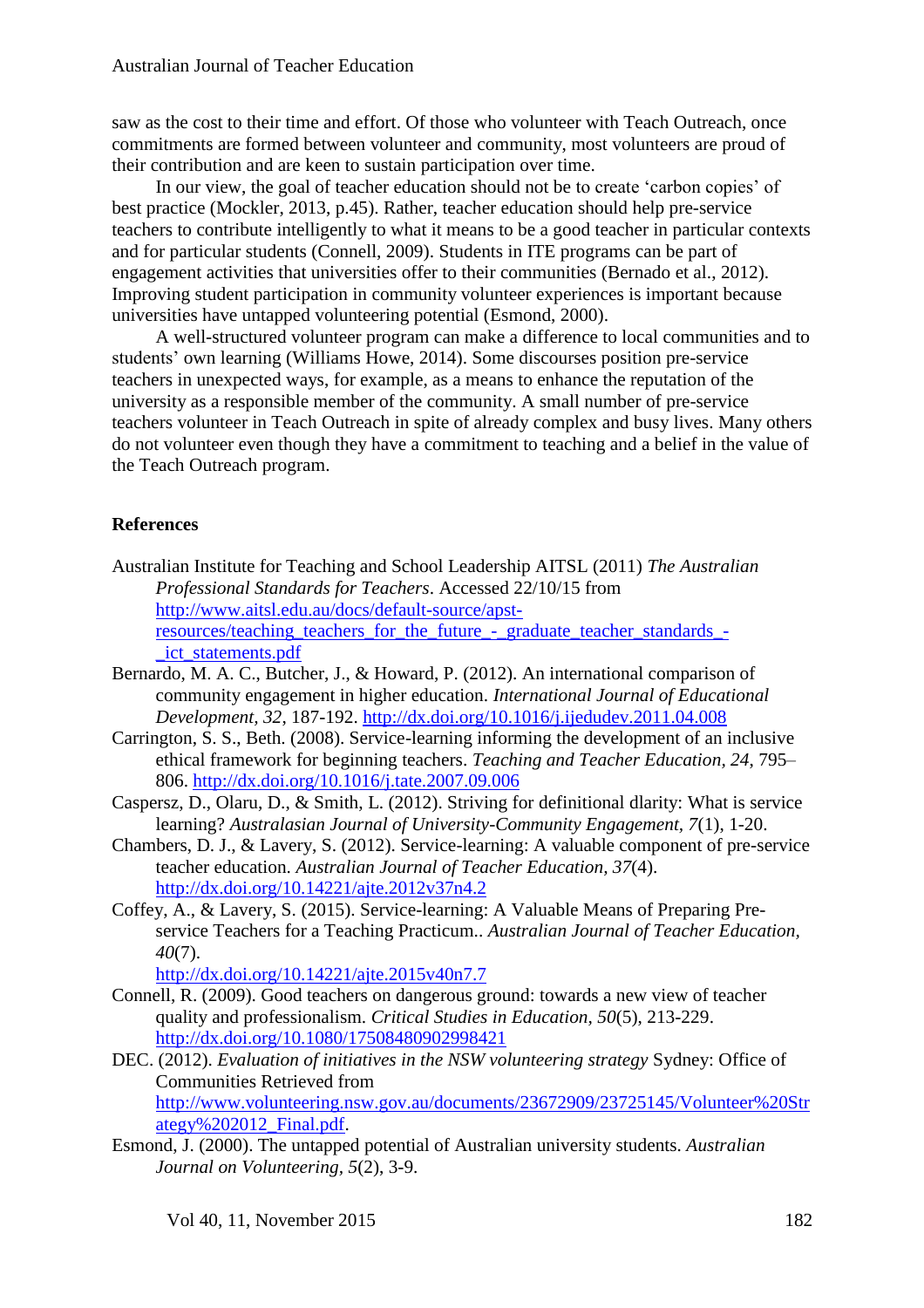- <span id="page-15-2"></span>Hackett, C. L., Shane. (2010). ASPIRE: Formation of pre-service teachers through leadership, community engagement and retreat training. *Australian Journal of Teacher Education, 35*(1), 76-89. <http://dx.doi.org/10.14221/ajte.2010v35n1.7>
- <span id="page-15-6"></span>Haski-Leventhal, D. (2009). Altruism and volunteerism: The perceptions of altruism in four disciplines and their impact on the study of volunteerism. *Journal for the Theory of Social Behaviour, 39*(3), 271–299.<http://dx.doi.org/10.1111/j.1468-5914.2009.00405.x>
- <span id="page-15-10"></span>Haski-Leventhal, D., Meijs, C. P. M., & Hustnix, L. (2009). The third-party model: enhancing volunteering through governments, corporations and educational institutes. *Journal of Social Policy, 39*(1), 139-158. <http://dx.doi.org/10.1017/S0047279409990377>
- <span id="page-15-5"></span>Haski-Leventhal, D., Ronel, N., York, A. S., & Ben-David, B. M. (2008). Youth volunteering for youth: Who are they serving? How are they being served? *Children and Youth Services Review, 30*, 834-846.<http://dx.doi.org/10.1016/j.childyouth.2007.12.011>
- <span id="page-15-8"></span>Hustinx, L., Cnaan, R., & Handy, F. (2010). Navigating theories of volunteering: A hybrid map for a complex phenomenon. *Journal for the Theory of Social Behaviour, 40*(4), 410-434. <http://dx.doi.org/10.1111/j.1468-5914.2010.00439.x>
- <span id="page-15-1"></span>Le Clus, M. (2012). Tracking and measuring engagement: A review of the literature *The Australasian Journal of University-Community Engagement, 7*(1), 21-38.
- <span id="page-15-11"></span>Mitchell, L. (2006). Volunteering and work/life balance. *Australian Journal on Volunteering, 11*(1), [72]-75.
- <span id="page-15-12"></span>Mockler, N. (2013). Teacher professional learning in a neoliberal age: Audit, professionalism and identity. *Australian Journal of Teacher Education, 38*(10), 35-47. doi: <http://dx.doi.org/10.14221/ajte.2013v38n10.8>
- <span id="page-15-3"></span>Parker, E. M., N.; Higgins, H.; Oddsson, T.; Price, M.; Gould, T. (2009). More than experiential learning or volunteering: A case study of community service learning within the Australian context. *Higher Education Research & Development, 28*(6), 585- 596. <http://dx.doi.org/10.1080/07294360903161147>
- <span id="page-15-4"></span>Pavitt, H. (2010, 5-7 July). Towards an improved cross disciplinary structure for work integrated learning programmes to better meet community needs, the student learning experience and graduate outcomes. Paper presented at the *The 7th Annual AUCEA National Conference: Communities Partnership and Participatio*n, Launceston, University of Tasmania.
- <span id="page-15-9"></span>Petriwskyj, A. M., & Warburton, J. (2007). Redefining volunteering for the global context. *Australian Journal on Volunteering, 12*(1), 7-13.
- <span id="page-15-14"></span>Piliavin, J. A., & Charng, H.-W. (1990). Altruism: A review of recent theory and research. *Annual Review of Sociology, 16*, 27-65. <http://dx.doi.org/10.1146/annurev.so.16.080190.000331>
- <span id="page-15-7"></span>QS Quacquarelli Symonds Limited (2015), QS Stars: Social Responsibility. Retreived from http://www.topuniversities.com/qs-stars/qs-stars-methodology
- Rosol, M. (2012). Community volunteering as neoliberal strategy? Green space production in Berlin. *Antipode, 44*(1), 239-257. <http://dx.doi.org/10.1111/j.1467-8330.2011.00861.x>
- <span id="page-15-13"></span>Rowe, A., Winchester-Seeto, T., & Mackaway, J. (2012, 29 October – 2 November, 2012). That's not really WIL! – building a typology of WIL and related activities*.* Paper presented at the *Collaborative Education: Investing in the future – Proceedings of the 2012 ACEN National Conference*, Geelong.
- <span id="page-15-0"></span>Salter, P., Hill, A., Navin, F., & Knight, C. (2013). Wider professional experiences: The value of pre-service teachers learning in wider contexts. *Australian Journal of Teacher Education, 38*(12).<http://dx.doi.org/10.14221/ajte.2013v38n12.2>